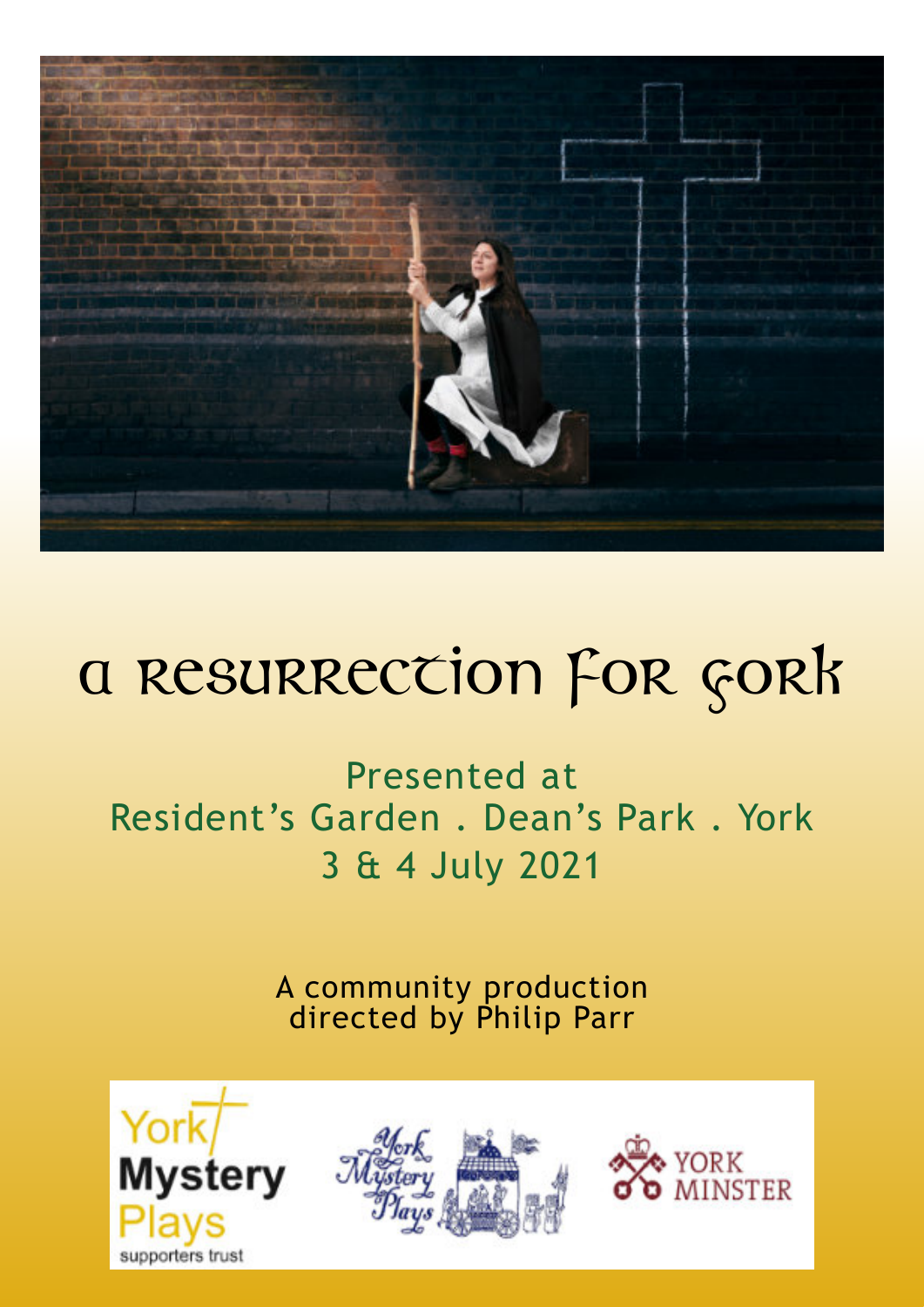**A message from the Rt Hon the Lord Mayor of York, Reverend Councillor Chris Cullwick**



Along with the other members of the Civic Party I attended the first performance of 'A Resurrection for York' and also had the opportunity to speak with several members of the cast afterwards. We were so pleased to have been invited to do so.

Having taken part in several productions of the waggon plays myself, I have some idea how much work is involved to make such a performance possible. To produce this collection from the cycle of plays at any time would be a challenge, but to produce it in the current circumstances and restrictions is even more of an achievement. I congratulate all involved in this timely and creative project.

We have learnt many things over the last 16 months and, in particular, we have learnt how important it is that we work together to achieve common goals. This performance was only possible through the cooperation of several different bodies, which came together for this purpose, and perhaps this is a pointer for securing the future of performances of the York Mystery Plays in the city.

I really appreciate the timeliness of this production, as together we come through the darkness of these last months, towards what we all hope will be a brighter tomorrow; a resurrection for York.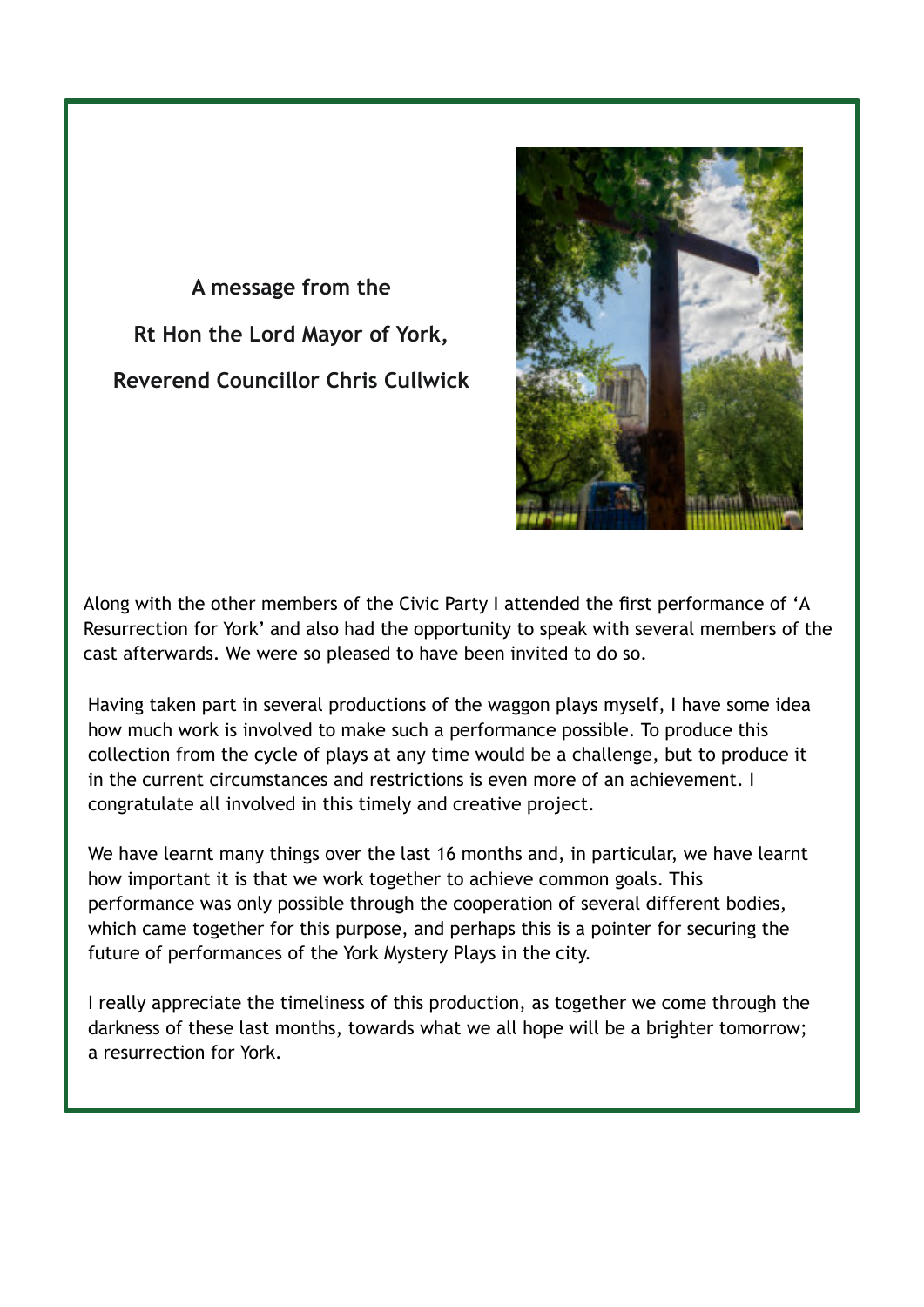# The plan

Plan the original plan was for the play to take place at the most appropriate time - Easter. However, everyone is aware of what has happened to 'original plans' over the last 18 months.

We moved performance to Corpus Christi but continuing national problems prevented that, so the first weekend in July became our target date - and me made it, despite the best efforts of our English weather!

# The funds

Given the national circumstances at the time, the production was planned to incur the minimum of expenditure with costs held back until there was a degree of certainty that performances could take place. This included costing the production on the assumption that an audience might not be able to attend.

Applications for funding were made to the Passion Trust who awarded the production with £2000 to cover the costs of filming by Vidaveo.com. This facilitated a live-streaming of the event (hampered in the end by torrential rain) and the creation of a [film version available via](https://youtu.be/8-h_FWwgaKQ) [YouTube](https://youtu.be/8-h_FWwgaKQ) on a free to view basis in perpetuity and which would also be sent to the city archive of the Mystery Plays at the National Centre for Early Music.

The Liz and Terry Bramall Foundation awarded £1000 as did the Lord Mayor's Two RIvers Fund. The Lord Mayor of York at the time, Councillor Janet Looker, was pleased to support the continuation of the Mystery Play tradition in York with this award.

There were 50 tickets for each of the six performances, all of which sold out in advance with some returns being sold on the day at the gate.

# The play

Earlier this year we announced the appointment of our director, Philip Parr, director of our 'Nativity for York' in December 2019. We knew that we could expect a stirring piece of theatre from Philip which would resonate with the current times. Tom Straszewski, of the Festival Trust, worked with Philip to create a script which would surround the Crucifixion and Resurrection of Christ.

The next stop was auditions, all carried out remotely, followed by the appointment of our cast. On-going restrictions prevented face-to-face rehearsals until the very last minute, so it was a huge achievement on everyone's part that we could bring the whole performance together so effectively on the day.

Social distancing required all actors to maintain an appropriate distance from each other, so there was no physical representation of the crucifixion of Christ.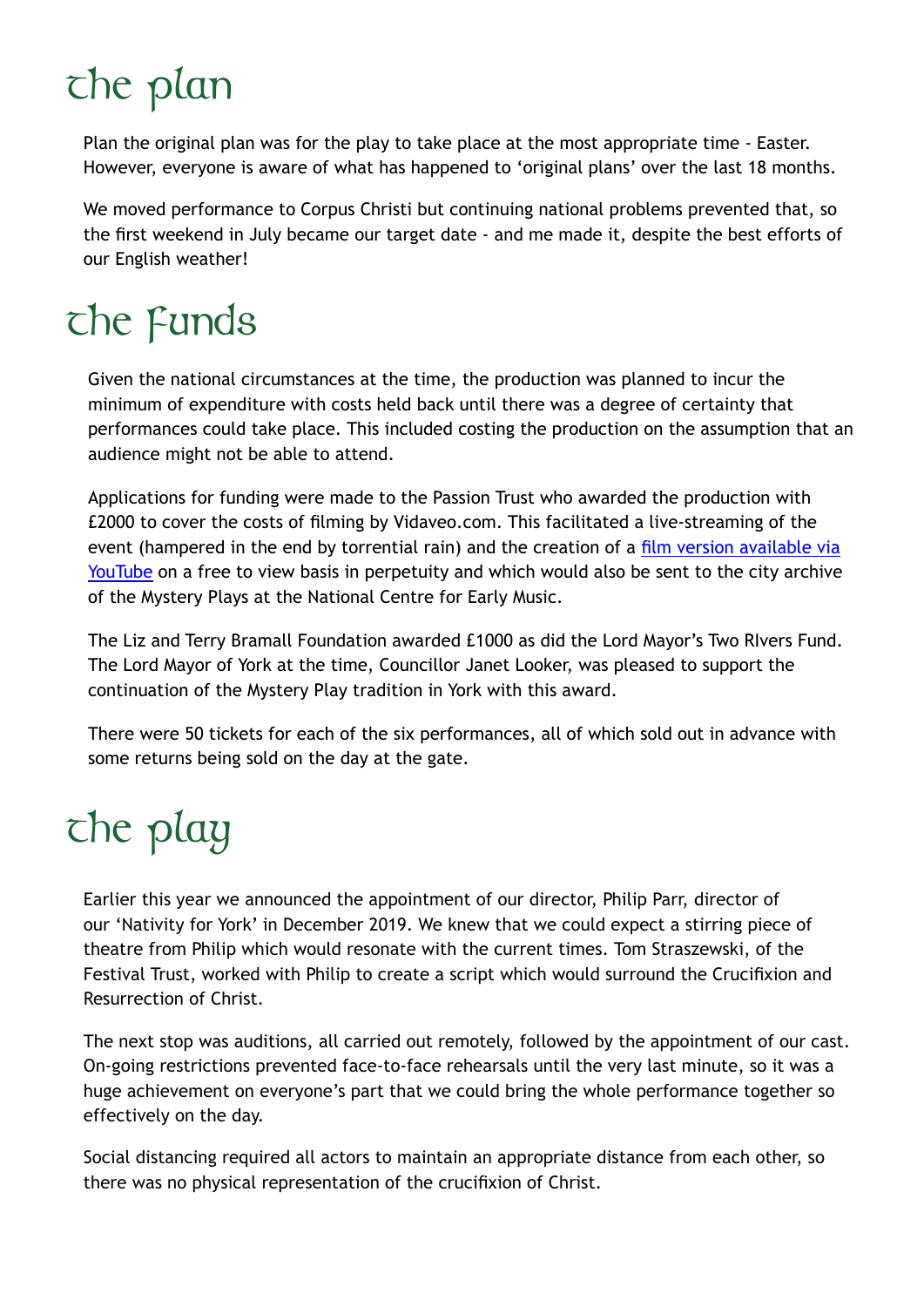# The crew



The arrival of the wagons was an uplifting moment. Our thanks and admiration go to Dave Clapham, Mark Morton and Adam Robinson for their skill in manoeuvering the trailer and wagons through Dean's Park. It was a tight squeeze through the gates, but our thee-man team did a great job



# Front of House Team





*Pictured above back row left to right:*

**Gary Bateson (Front of House Manager) Joan Pritchard, Chris Jackson, Judy Reed, Janet Sharpe, Jenny Kilmartin, Anna Briggs, Gordon Smith, Sue Harris**

*Front row:*

**Linda Terry (Chair YMPST), Karen Hill and Margaret O'Donnell**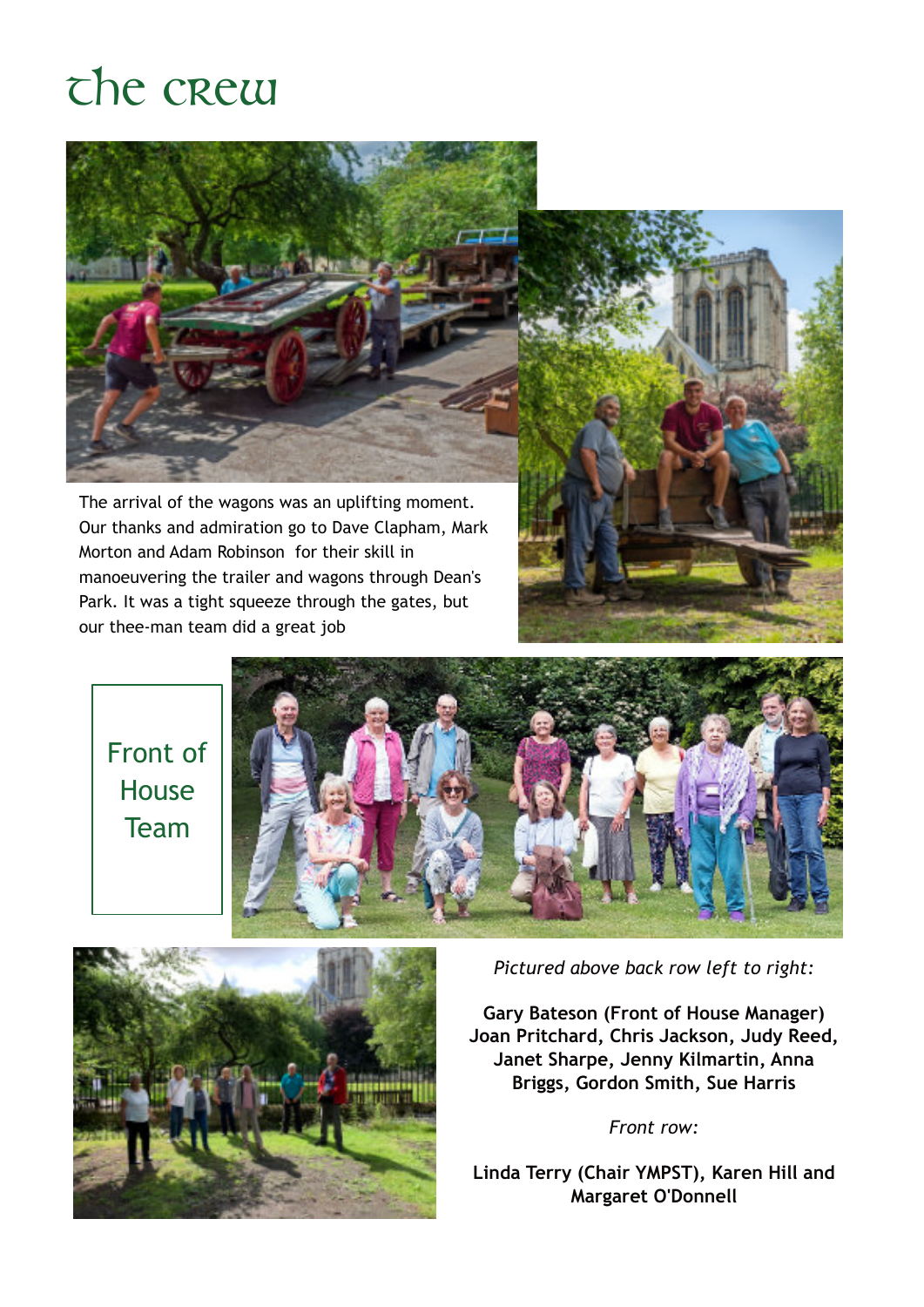# The cast

- **Pilgrim 1: Wilma Edwards**
- **Pilgrim 2: Michael Maybridge**
- **Pilgrim 3: Victoria Rooke**
- **Pilgrim 4: Mary Callan**
- **Pilgrim 5: Nick Jones, Narrator**
- **Pilgrim 6: Sally Maybridge Narrator, Peter**
- **Pilgrim 7: Chris Pomfrett, John**
- **Pilgrim 9: Julie Speedie**
- **Pilgrim 10: Judith Ireland Mary, Mother of Christ**
- **Pilgrim 11: Jodie Fletcher, Mary Cleophas**
- **Pilgrim 12: Tony Froud, Joseph of Arimathea**
- **Pilgrim 13: Sonia di Lorenzo, Nicodemus**
- **Pilgrim 14: Emily Hansen, Mary Magdalene**
- **Pilgrim 15: Raqhael Harte, Thomas**
- **Pilgrim 16: Samuel Valentine, Centurion**
- **Pilgrim 17: David Harrison, Soldier 1**
- **Pilgrim 18: Harold Mozley, Soldier 2**
- **Pilgrim 19: Janice Newton, Soldier 3**
- **Pilgrim 20: Colin Lea, Soldier 4**
- **A visitor: David Denbigh**









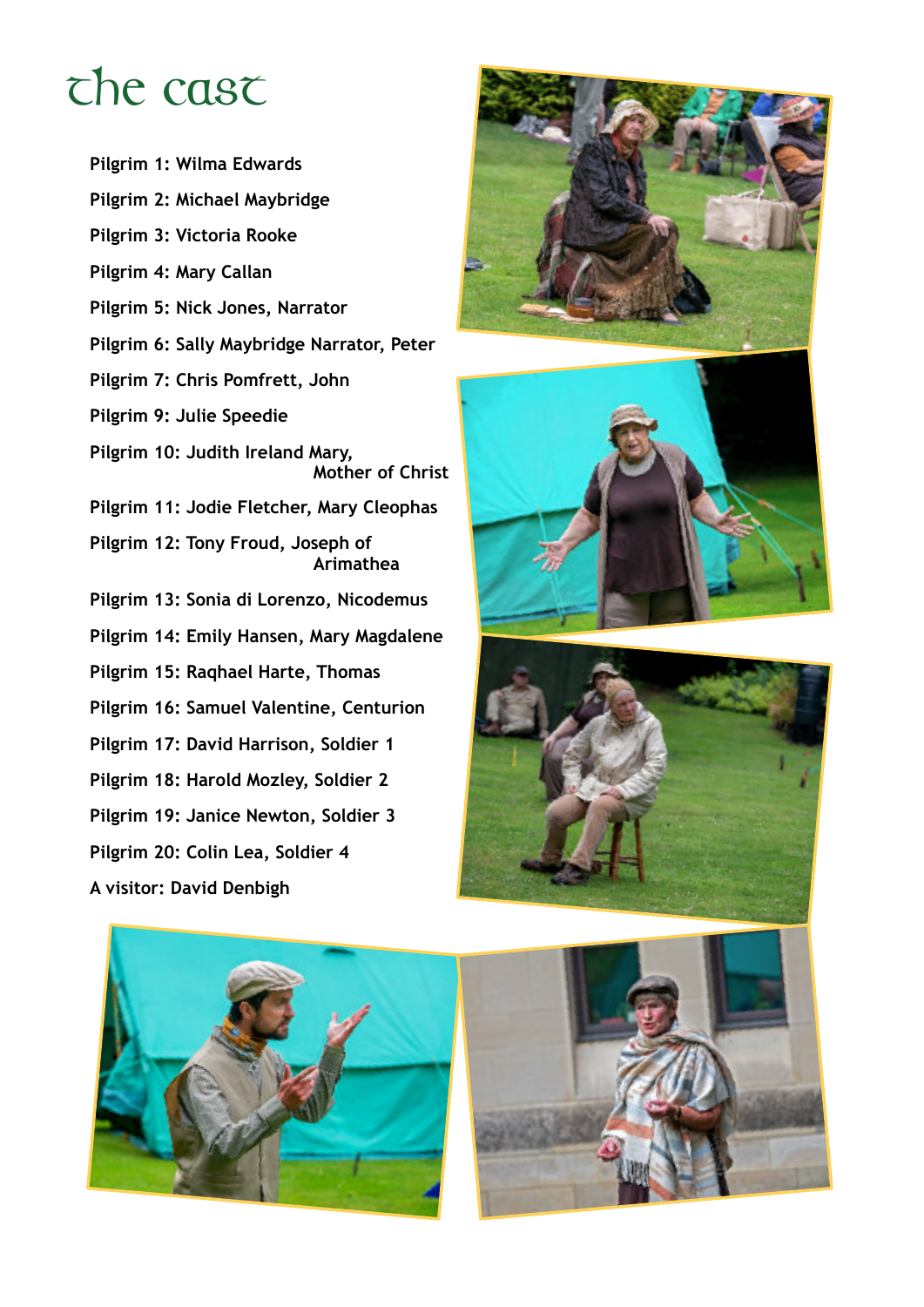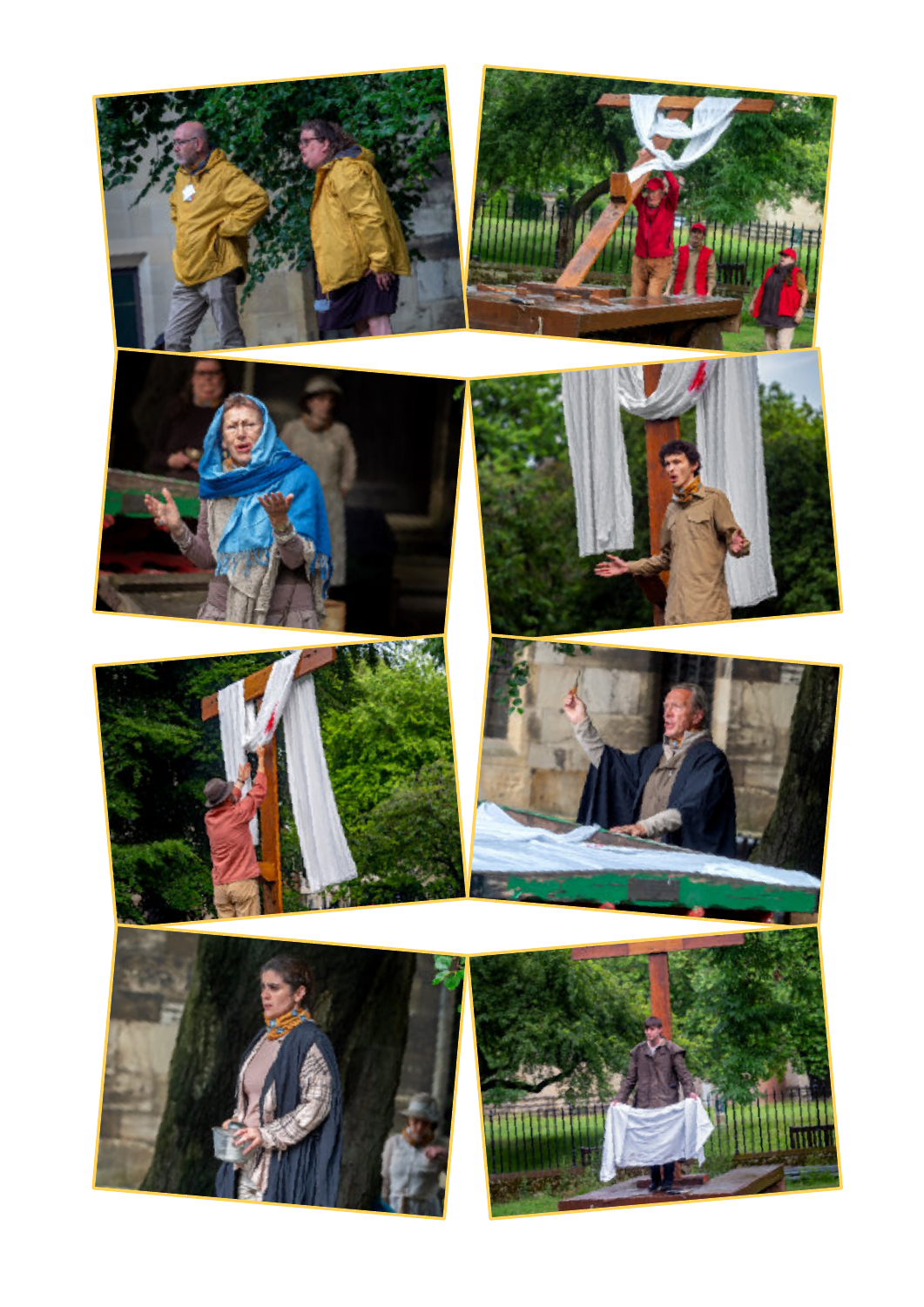